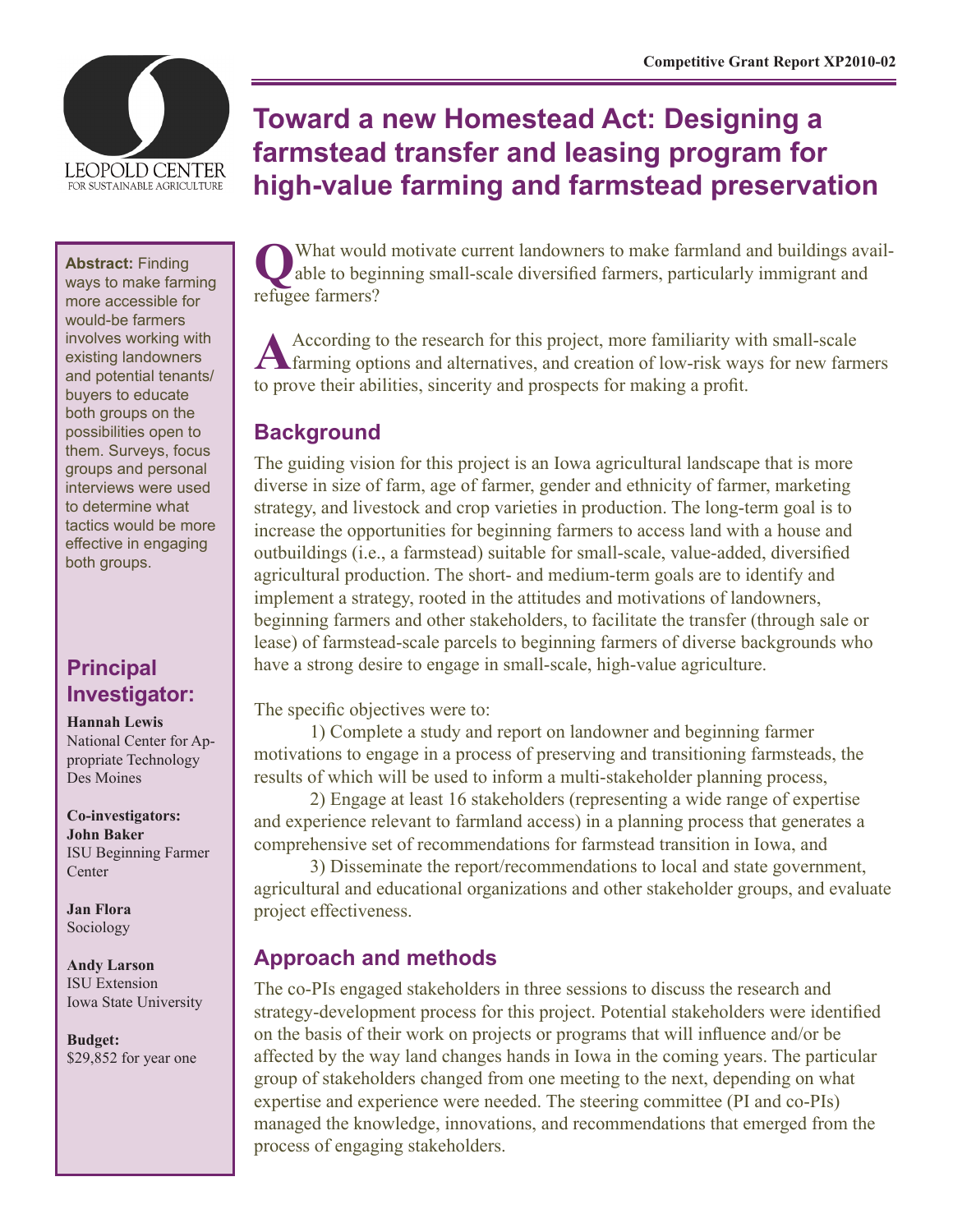

*Farmland to retail*

The researchers developed recommendations in the form of a project proposal, elements of which have been integrated into a partner proposal to the Leopold Center. In addition, a summary of project results and recommendations will be shared with stakeholder organizations, and through stakeholder organizations' outreach efforts (listserves).

### **Results and discussion**

The 28 participants in the landowner focus groups were wary of anyone moving onto their land, whether through purchasing or leasing the property. The landowners interviewed provided many reasons for their hesitation about renting or leasing their farmstead

to a new farmer. Most of all, they were concerned that a newcomer would not be serious enough about farming, or would not have the appropriate skills or experience. Part of this uncertainty among landowners has to do with a lack of familiarity with alternative agricultural models, and skepticism that anyone could make a living farming 5-10 acres. If these concerns were satisfied, most indicated that they would have little problem selling or renting a farmstead, whether to a white, non-immigrant family or to an immigrant or minority family.

Overall, the immigrant gardeners and beginning farmers interviewed for this project were enthusiastic about growing food for home consumption and for sale, but were extremely wary of the cost of buying land and investing in a new business. Seven of the 10 gardeners interviewed wanted to expand the size of their gardens. When considering the possibility of accessing additional land to farm, gardeners overall expressed greater interest in owning land rather than renting. Most thought owning land would allow them greater freedom to produce what they wanted, and would constitute a valuable investment. The three immigrants who are currently farming are looking for additional land in Iowa, though perhaps not urgently.

Focus groups (and/or in-depth interviews) with 13 newly established and/or aspiring small-scale Latino immigrant farmers and five newly established white, nonimmigrant farmers showed what they are looking for in terms of access to farmland. The results of these interviews support the presumption that a farmstead can be an appropriate amount of land and assemblage of buildings for some beginning diversified farmers selling to local markets. This is significant by comparison to conventional row crop agriculture, which isn't viable without many hundreds of acres.

# **Conclusions**

Major themes emerging from this project:

Landowners' reluctance to sell or rent farmstead land to beginning farmers is due to a lack of knowledge of the profit potential of non-commodity agriculture, and a lack of familiarity with the abilities and capacity of any given individual beginning farmer who may be interested in the land.

Importance of mentoring and training for new farmers, so that they are able to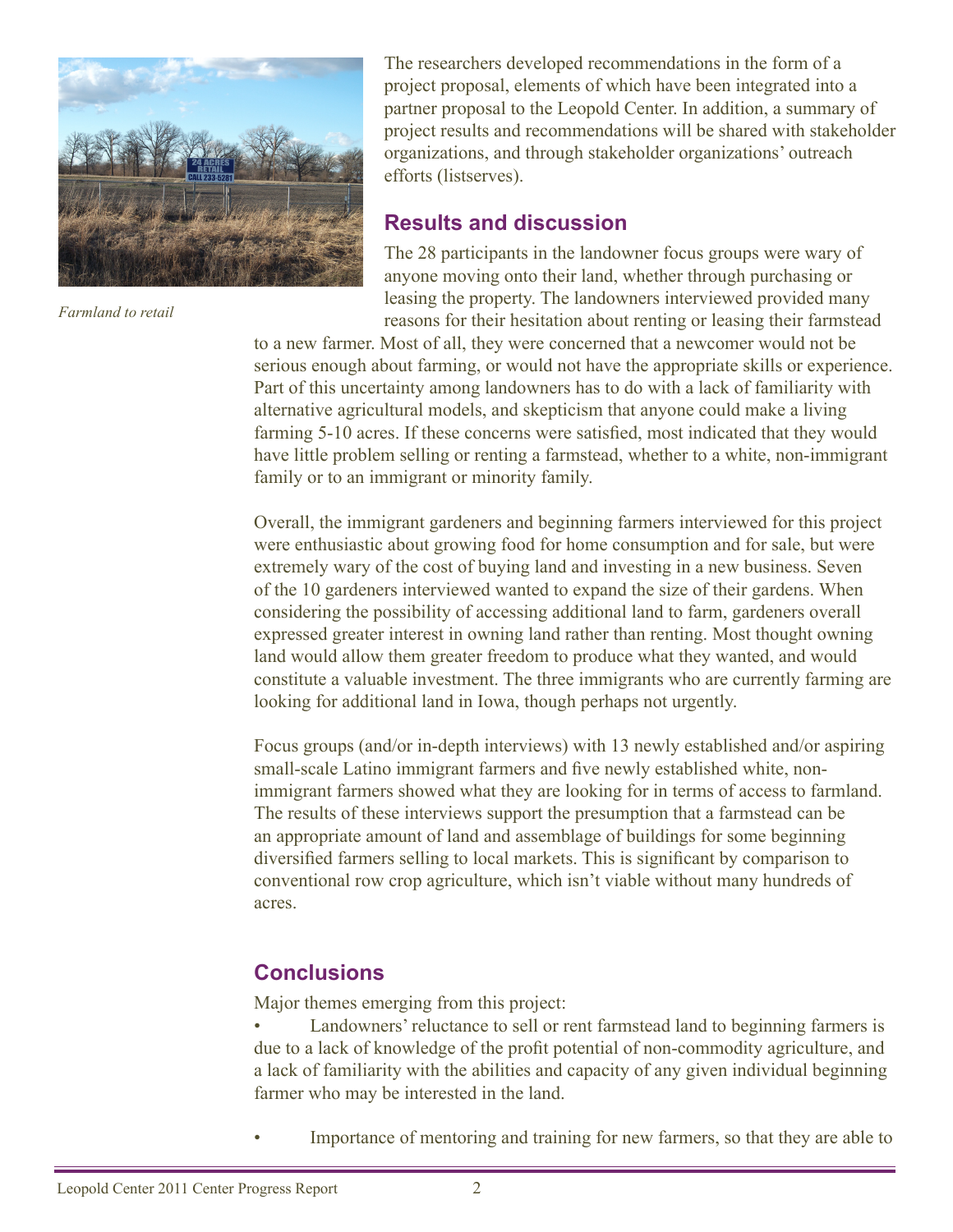demonstrate their commitment and competence as farmers

#### *Landowner reluctance*

Landowners may be unfamiliar with alternatives to conventional row-crop and feedlot models of agricultural production, and therefore unaware of potential value of a farmstead to a beginning farmer pursuing niche agriculture. Thus, a conclusion of this research is that a need for landowner education on the needs of beginning farmers and the profit potential of non-commodity crops.

#### *Building a beginning farmer resume*

On the flip side, a critical message for beginning farmers is the importance (before or in the process of committing to land) of being able to prove to themselves, to their landlord, and to a loan officer they have the capacity to make money farming. Farmstead seekers should consider developing resumes and references to offer potential landlords or sellers.

#### *Building beginning farmer capacity*

Incubator programs, mentorships and apprenticeships allow new farmers to build their businesses before making a commitment to land. This can prepare new farmers and give retiring farmers confidence in the credibility of potential lessees.

#### *Relevance of leasing*

The idea of connecting beginning farmers with landowners willing to lease a farmstead, and perhaps even provide some mentoring on the basics of farm management has many advantages. First, it can allow the new farmer to make mistakes and learn from them in a lower risk environment than if s/he had purchased land right away; second, renting can free new farmers from the burden of land debt during the vulnerable period of business start-up; third, leasing can allow new farmers to collect three years of income and expense records needed to apply for a loan. Finally, using the farmstead ground instead of historic crop ground can make rental more affordable, while avoiding the landowner burden of lost base acreage.

#### *Connecting with farmsteads near metro hubs*

The chance of success for farmers selling to local markets is likely to be higher near metro hubs because of the proximity to markets and off-farm jobs (for additional household income and health insurance).